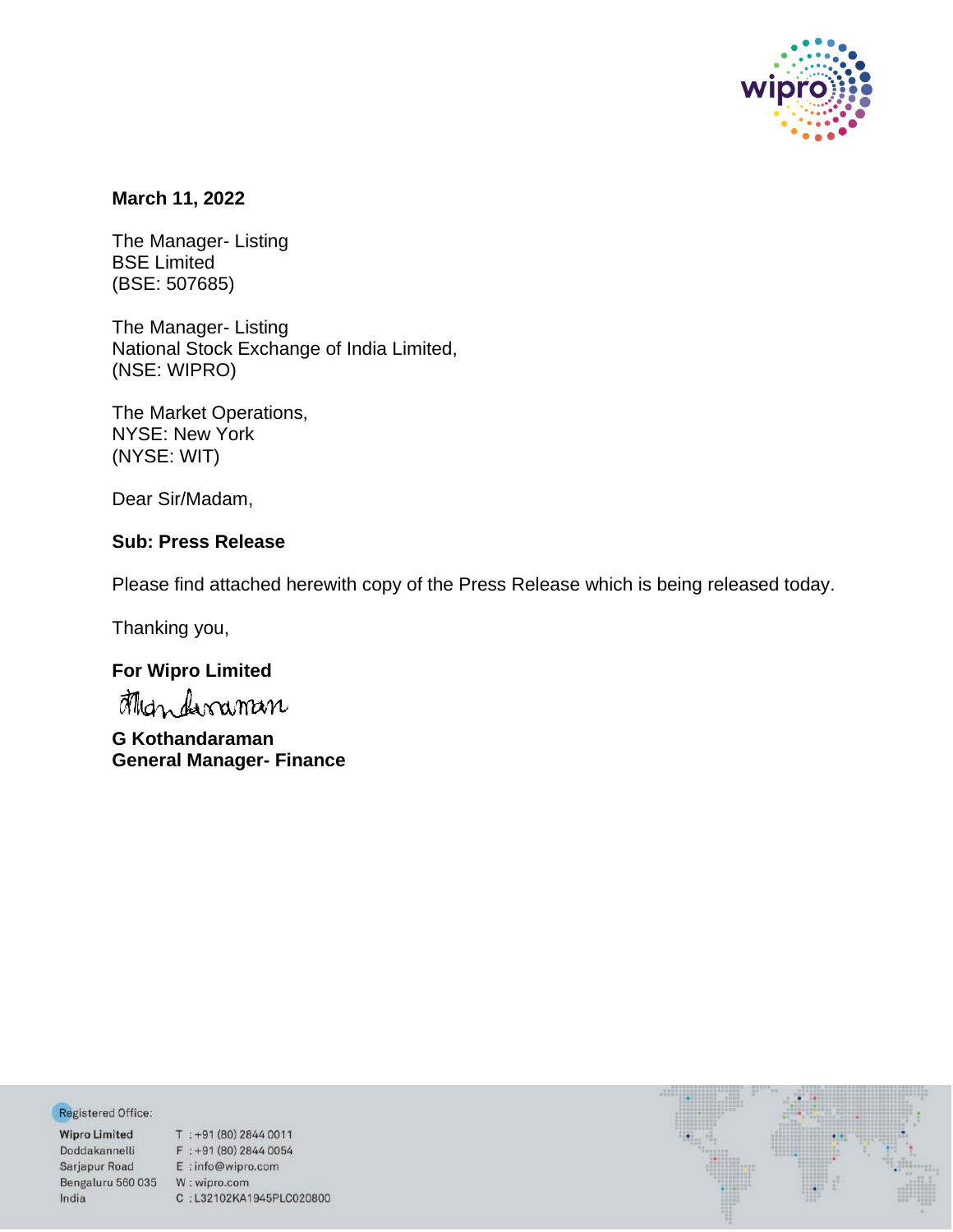

# **Wipro recognized as 'Leader' in 2022 Gartner® Magic Quadrant™ for Outsourced Digital Workplace Services**

*The report highlights Wipro as good fit for large enterprises, bringing consultancy-led workplace transformation across geographies while saving costs*

**New York, USA and Bangalore, India – March 11, 2022**: Wipro Limited (NYSE: WIT, BSE: 507685, NSE: WIPRO), a leading global information technology, consulting, and business process services company, today announced that it has been named a Leader in the 2022 Gartner® Magic Quadrant™ for Outsourced Digital Workplace Services.

A total of 17 software vendors were evaluated based on their ability to execute and completeness of vision.

According to the report, leaders are skillful in-service delivery, have a clear vision of the direction of the service market, and are actively building and improving their competencies to sustain their positions. Wipro's Experience Command Centre, driven by organization-wide focus on customer experience and its wide range of capabilities, factored into this recognition.

**Jo Debecker, Senior Vice President and Global Head, Cloud Infrastructure Services, Wipro Limited** said, "It gives us immense pride to receive this recognition as it is a testament to our ongoing commitment to driving success for our clients in this space. We have been constantly building our capabilities on Experience Command Centre. We have always been customer-centric but have reinvented our customer experience strategy organization-wide and are investing heavily in our digital workplace solutions, Wipro Live Workspace™ and Wipro virtuadesk™ to enrich them further."

A complimentary copy of the report can be found [here.](https://www.wipro.com/analyst-speak/wipro-has-been-recognized-as-a-leader-in-the-2022-gartner-magic-quadrant-for-outsourced-digital-workplace-services/)

#### **Gartner Disclaimer**

Gartner, Magic Quadrant for Outsourced Digital Workplace Services, Daniel Barros, David Groombridge, Stephanie Stoudt-Hansen, Katja Ruud, DD Mishra, 21 February 2022.

Gartner does not endorse any vendor, product or service depicted in its research publications, and does not advise technology users to select only those vendors with the highest ratings or other designation. Gartner research publications consist of the opinions of Gartner's research organization and should not be construed as statements of fact. Gartner disclaims all warranties, expressed or implied, with respect to this research, including any warranties of merchantability or fitness for a particular purpose.